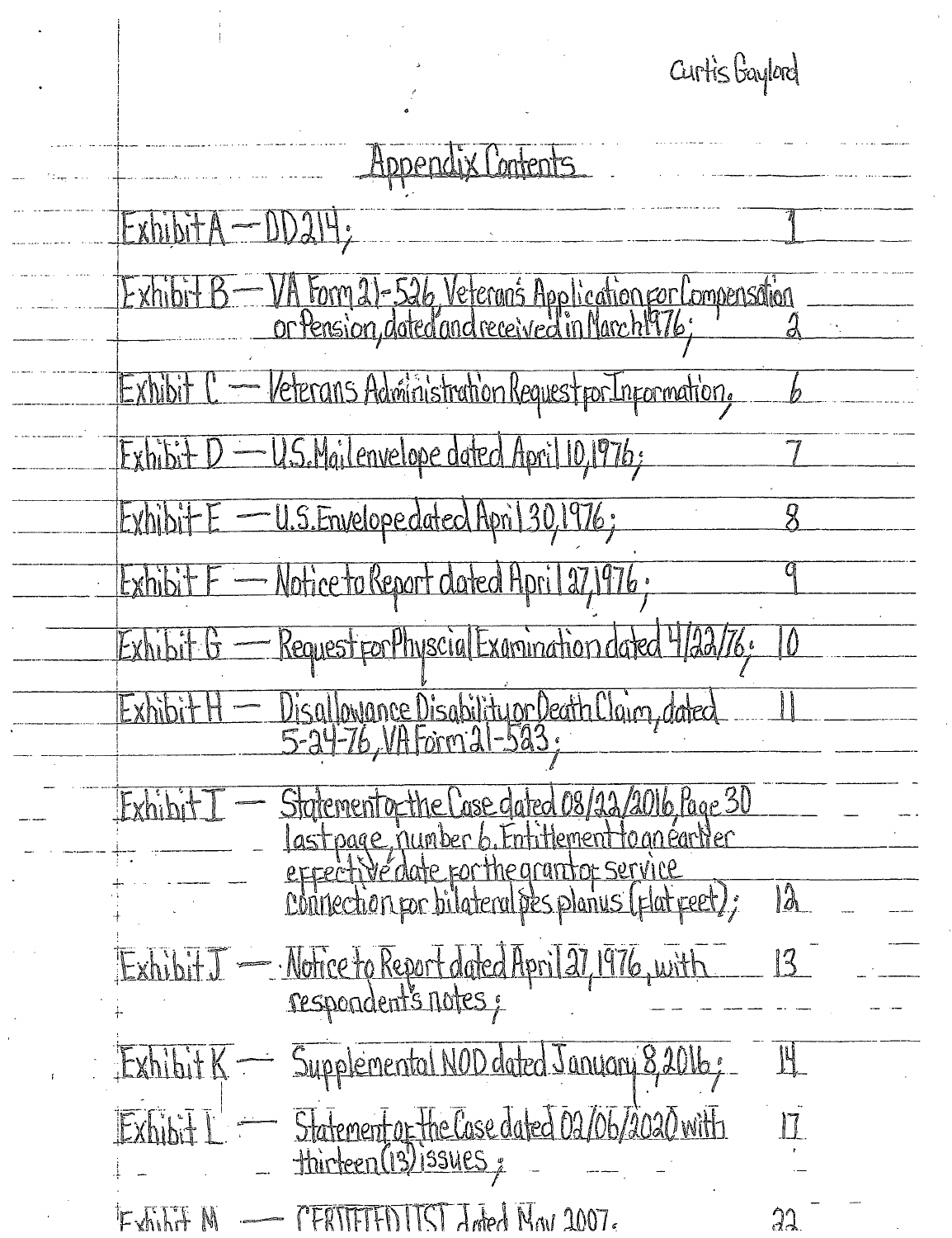Curtis Gaylord

Exhibit N - Narrative Sumpacy dated February 3,1976;  $26$ Exhibit  $\overline{O}$  Specification And Clanfication of  $\mathfrak{A}7$ ExhibitP — Second Specification And Clarification of 60 Exhibit Q — Thind Specification And Clarification of Exhibit R — Fourth Specification And Clarification of 84 Exhibit 5 — Appellants Seventh Specification And Clarinication  $\overline{100}$ Exhibit T - September 30, 2019 New Orleans Regional  $\overline{108}$ Exhibit U — May 6, 2020 Chicago Regional  $10<sup>q</sup>$ Exhibit V — Board of Veterans' Appeals, Decision, dated<br>September 10, a012 granting service connection 110 Rating Decision, dated October 5, 2012;  $Exbib$ t $M =$ 122  $Exhibit X - Statement by the Case 600, ded 8/22/b;$ 122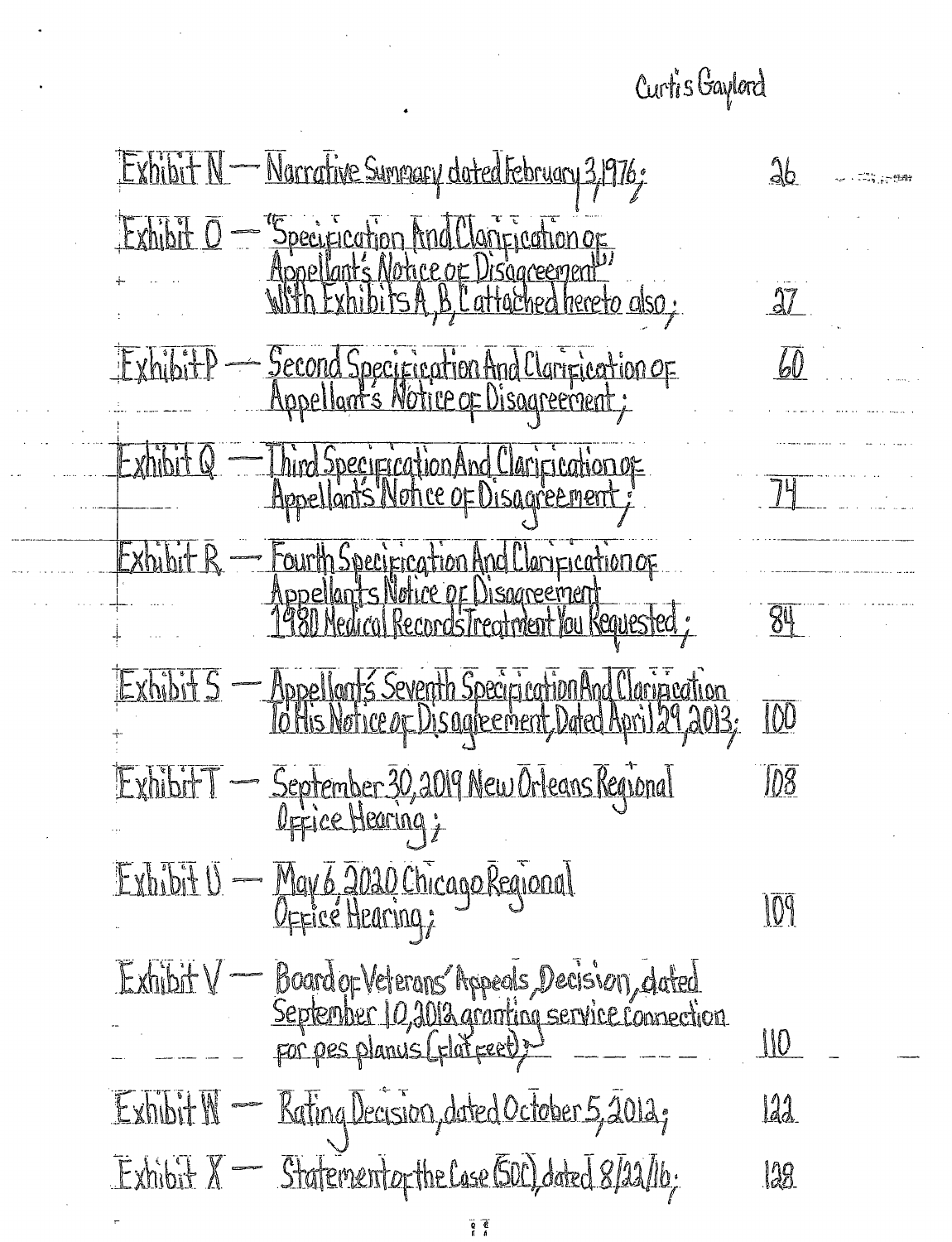Curtis Gaylord

|        | Exhibit Y - Declaration of Financial Hardship;      | 160 |
|--------|-----------------------------------------------------|-----|
|        | ExhibitZ - Declaration of petioner, Curtis Gaylord. | W   |
|        |                                                     |     |
|        | $\mathbb{Z}_t^{(\mathcal{S}_t)}$                    |     |
|        |                                                     |     |
|        |                                                     |     |
|        |                                                     |     |
| $\sim$ |                                                     |     |
|        |                                                     |     |
|        |                                                     |     |
|        |                                                     |     |
|        |                                                     |     |
|        |                                                     |     |
|        |                                                     |     |
|        |                                                     |     |
|        |                                                     |     |
|        |                                                     |     |
|        |                                                     |     |

 $\ddot{\phantom{0}}$ 

 $\begin{array}{c} \begin{array}{c} \bullet \\ \bullet \\ \bullet \end{array} \end{array}$ 

 $\bullet$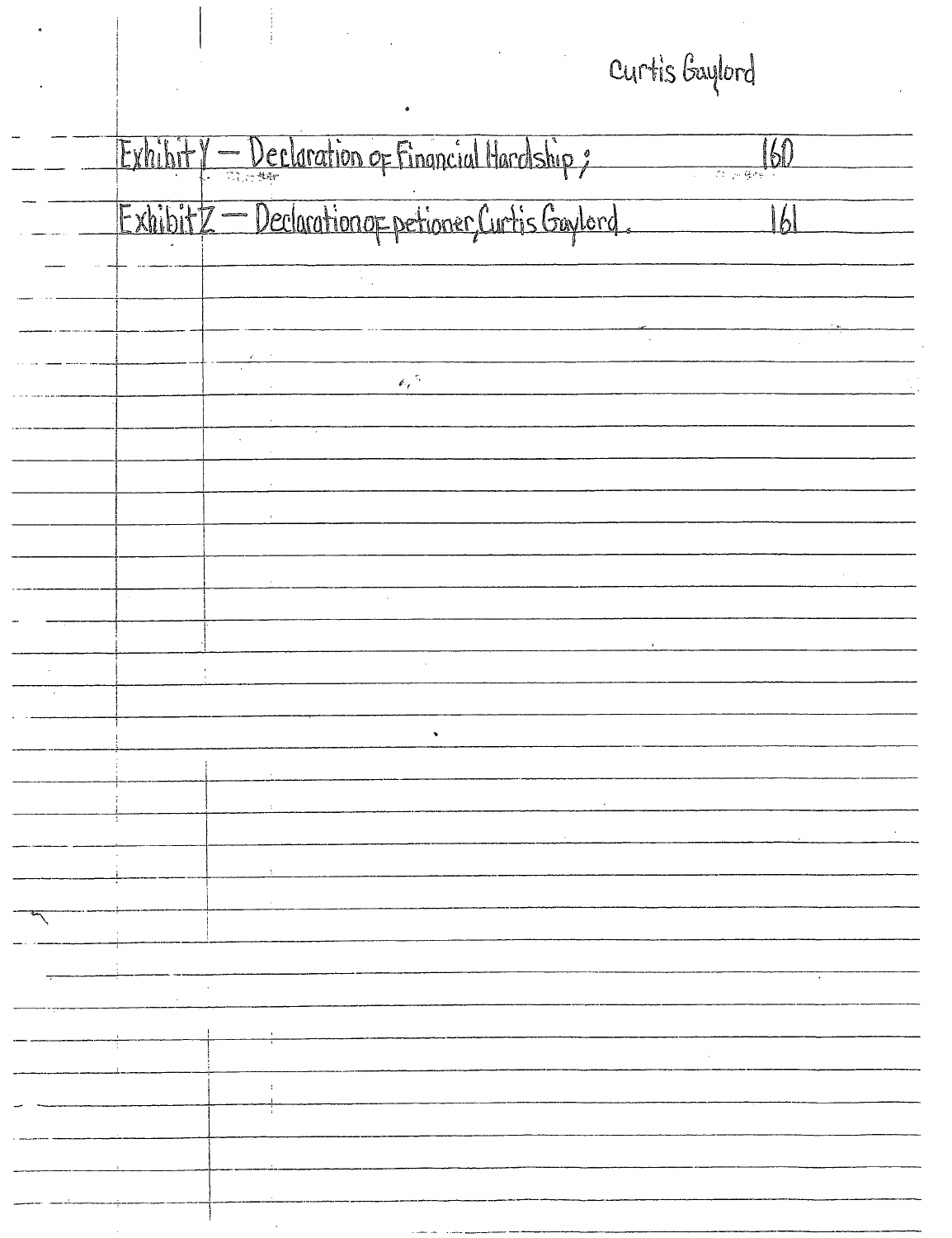| I. LAST NAES-FIRST NANS-MOOL E NAME                                                                    |                                                 |                                                                 | 2.55                   | THIS IS AN INFORTANT RECORD<br>SAFEGUARITS.                         | 3 ICCIAL SECURITY NUMBER                                  |              |                                         |             |                                                     |            |
|--------------------------------------------------------------------------------------------------------|-------------------------------------------------|-----------------------------------------------------------------|------------------------|---------------------------------------------------------------------|-----------------------------------------------------------|--------------|-----------------------------------------|-------------|-----------------------------------------------------|------------|
| GATLCHD<br>Géctis<br><b>S. DEPARTMENT, COMPONENT AND BRANCH OR CLASS</b>                               |                                                 |                                                                 | $20 - 3$<br>بيتي<br>å. | 蕸                                                                   |                                                           |              | <b>DATE OF</b><br>BIRTH                 | <b>TEAR</b> | <b>MONTH</b>                                        | DAY        |
| 1905 î<br>翼                                                                                            |                                                 |                                                                 |                        | <b>EL GRADE, RATE OR HANG</b>                                       |                                                           | EAX<br>ERÃOS | bate of                                 | Z<br>year   | ବ장<br><b>NONTH</b>                                  | 95<br>DAY  |
| ₹e.<br><b>SELECTIVE SERVICE MUNDER</b>                                                                 |                                                 |                                                                 |                        | ppe :<br>II. SELECTIVE SERVICE LOCAL GOARD BULGER, CITY, STATE AND. |                                                           | 愍            | панк                                    |             | 66                                                  | 26         |
|                                                                                                        |                                                 |                                                                 | تتفادين به             |                                                                     |                                                           |              | (Street, RPD, City, Stoto and EIP Code) |             | C NONE OF RECOGO AT TIME OF OVERTING ACTIVE SERVICE |            |
| 退<br>₿Ş<br>鷚<br>025                                                                                    |                                                 |                                                                 | 54 Franch F            |                                                                     |                                                           | TL           | FAA IF INSERIESED<br>éðal.              |             | 東越                                                  |            |
| <b>BE. TYPE OF SEPARATION</b><br>DISCHARGE                                                             |                                                 |                                                                 |                        |                                                                     | <b>L SO TIGN OR INSTALLATION AT THICH EFFECTED</b>        |              |                                         |             |                                                     |            |
| <b>EERTH AND REAGN</b>                                                                                 |                                                 | $\sim 10^{-4}$                                                  |                        | $\bullet$                                                           | FT OED<br>6                                               |              |                                         |             |                                                     |            |
|                                                                                                        |                                                 |                                                                 |                        |                                                                     |                                                           |              | <i><b>EFFESTIVE</b></i>                 | iteat       | <b>BIONTH</b>                                       | DAY        |
| <b>OP-CERTAIN</b>                                                                                      |                                                 |                                                                 |                        |                                                                     | <b>L TYPE OF CERTIFICATE ENDED</b>                        |              | $·$ $B2$                                | 76          | 83                                                  | 退感         |
| <b>TORRADIE</b><br><b>1. LAST BUTT ASIGNATIVE AND HAJOF COMMAND</b>                                    |                                                 |                                                                 |                        |                                                                     | DF FORE                                                   | 靈            |                                         |             |                                                     |            |
| Sg.<br>The Set<br>医肉                                                                                   | (PC                                             |                                                                 |                        |                                                                     | 13. Contang to hage transferres                           |              | ш.                                      |             |                                                     |            |
| 19. Yearinal bate of Reserve ita Flace of Littly into Clrust active Bervice (City, 21414 and 217 Cels) | Rensin)                                         | 37<br>初度的                                                       | £Ш                     | 驠                                                                   |                                                           |              |                                         |             |                                                     |            |
| YEAR .<br><b>MDNTN</b><br><b>GAY</b>                                                                   |                                                 |                                                                 |                        |                                                                     |                                                           |              |                                         | 19.         | <b>BATE ENTERED ACTIVE</b>                          |            |
| 飈<br>Ge COIMBOY COOPER                                                                                 |                                                 | Œieego<br>π.                                                    |                        |                                                                     |                                                           |              |                                         | <b>TEAM</b> | <b>MONTH</b>                                        | <b>DAY</b> |
| 723.00<br>title                                                                                        |                                                 | <b>Transmit of Star Courses And T</b><br><b>D.O.T. HUNGER</b>   |                        | $\overline{\text{ra}}$ .                                            |                                                           |              |                                         | 濯           | 20                                                  | OB         |
|                                                                                                        |                                                 |                                                                 |                        |                                                                     | RECORD OF SERVICE<br>                                     |              |                                         | YEARS       | <b>MONTHS</b>                                       | Davs       |
|                                                                                                        |                                                 | û:157                                                           |                        |                                                                     | (#) N2T ACTIVE SERVICE THE PERIOD                         |              |                                         | 1           | 孱                                                   | ⊜          |
| ITA. SECONDARY SPECIALTY NUMBER AND.<br>Title                                                          |                                                 | & RELATED C-VIL AN OCCUPATION AND<br>0.0.7. Nexeer              |                        | (U Frior active seavice<br>(c)                                      | TOTAL ACTIVE SESVICS (a + b)                              |              |                                         | a           | €                                                   | Aì         |
|                                                                                                        |                                                 |                                                                 |                        | (4) Fror MacTive Service                                            |                                                           |              |                                         | 4<br>A      | б                                                   | ş          |
| 醠                                                                                                      | 嬉黃                                              |                                                                 |                        | (e)                                                                 | TOTAL SERVICE FOR FAY (C + J)                             |              |                                         | 崐           | ₫<br>5                                              | А<br>E)    |
| 19. INSOCHINA OR KOREA SERVICE SINCE AUGUST 5, 1968                                                    |                                                 |                                                                 |                        | (!) FOTEIGN AND/OR SEA SERVICE THIS PERIOD                          |                                                           |              |                                         | A           | Л                                                   | A          |
| *⊡re des                                                                                               |                                                 |                                                                 |                        | 20. MICHEST EDUCATION LEVEL SUCCESSFULLY COMPLETED (to Year)        | SECSRDARY MER SCHOOL SE PRISO - 13 grades) COLLEGE . Grad |              |                                         |             |                                                     |            |
| 41, THE LOST (Pressing You You 22, DAYS ACERUED                                                        | <b>LEAVE PAIS</b>                               | <b>21. JERVICEMEN'S GROUP LIFE</b><br><b>INSURANCE COVERAGE</b> |                        | 24. DISABILITY SEVERAGEE FAY                                        |                                                           | i25.         |                                         |             | PERSONNEL SECURITY INVESTIGATION                    |            |
|                                                                                                        |                                                 | <b>SISNET LA</b>                                                |                        |                                                                     |                                                           | e teps       |                                         |             | 12 DATE CONPLETED                                   |            |
| Nexe                                                                                                   | 33                                              | ರ್ಣ<br>jsib,65( <sup>3)</sup>                                   | GOT<br><b>LI HOME</b>  | АНСИНЗ                                                              |                                                           |              | 鸍                                       |             | 鵽                                                   |            |
| 4. Becoraticus, Hedals, Barces, Cesuemdaticus, Citations and Campaign Rissons Awarded or Authorized    |                                                 |                                                                 |                        |                                                                     |                                                           |              |                                         |             |                                                     |            |
| ÷                                                                                                      |                                                 |                                                                 |                        |                                                                     |                                                           |              |                                         |             |                                                     |            |
| RIFLE                                                                                                  |                                                 |                                                                 |                        |                                                                     |                                                           |              |                                         |             |                                                     |            |
|                                                                                                        |                                                 |                                                                 |                        |                                                                     |                                                           |              |                                         |             |                                                     |            |
|                                                                                                        |                                                 |                                                                 |                        |                                                                     |                                                           |              |                                         |             |                                                     |            |
|                                                                                                        |                                                 |                                                                 |                        |                                                                     |                                                           |              |                                         |             |                                                     |            |
|                                                                                                        |                                                 |                                                                 |                        |                                                                     |                                                           |              |                                         |             |                                                     |            |
|                                                                                                        | 美施士姓名                                           | Transport Operator                                              |                        |                                                                     |                                                           |              |                                         |             |                                                     |            |
|                                                                                                        |                                                 |                                                                 |                        |                                                                     |                                                           |              |                                         |             |                                                     |            |
|                                                                                                        |                                                 |                                                                 |                        |                                                                     |                                                           |              |                                         |             |                                                     |            |
|                                                                                                        |                                                 |                                                                 |                        |                                                                     |                                                           |              |                                         |             |                                                     |            |
|                                                                                                        |                                                 |                                                                 |                        |                                                                     |                                                           |              |                                         |             |                                                     |            |
|                                                                                                        |                                                 |                                                                 |                        |                                                                     |                                                           |              |                                         |             |                                                     |            |
|                                                                                                        |                                                 |                                                                 |                        |                                                                     |                                                           |              |                                         |             |                                                     |            |
|                                                                                                        |                                                 |                                                                 |                        |                                                                     |                                                           |              |                                         |             |                                                     |            |
|                                                                                                        |                                                 |                                                                 |                        |                                                                     |                                                           |              |                                         |             |                                                     |            |
|                                                                                                        |                                                 |                                                                 |                        |                                                                     |                                                           |              |                                         |             |                                                     |            |
|                                                                                                        |                                                 |                                                                 |                        | 29. SIGNATURE OF PERSON BEING SEPARATED                             |                                                           |              |                                         |             |                                                     |            |
|                                                                                                        |                                                 | An Kiri                                                         |                        |                                                                     |                                                           |              |                                         |             |                                                     |            |
|                                                                                                        | ND TITLE OF AUTHORIZ                            |                                                                 |                        |                                                                     |                                                           |              |                                         |             |                                                     |            |
| 27. REMARKS<br>21. MAILING ADDRESS AFTER SEPARATION (Strong RP2), Itsy, County, State and ZIP Code)    |                                                 |                                                                 |                        |                                                                     |                                                           |              |                                         |             |                                                     |            |
| JUSESTE A <u>NATIONA</u> N                                                                             |                                                 |                                                                 |                        |                                                                     |                                                           |              |                                         |             |                                                     |            |
| DD .F <sup>ori</sup> 214                                                                               | Previgus Editions of This<br>Form are obsalete: |                                                                 |                        | this is an infertant récord<br>SafeCuai d'It.                       |                                                           |              |                                         |             | REPORT OF SEPARATION FROM ACTIVE OUT                |            |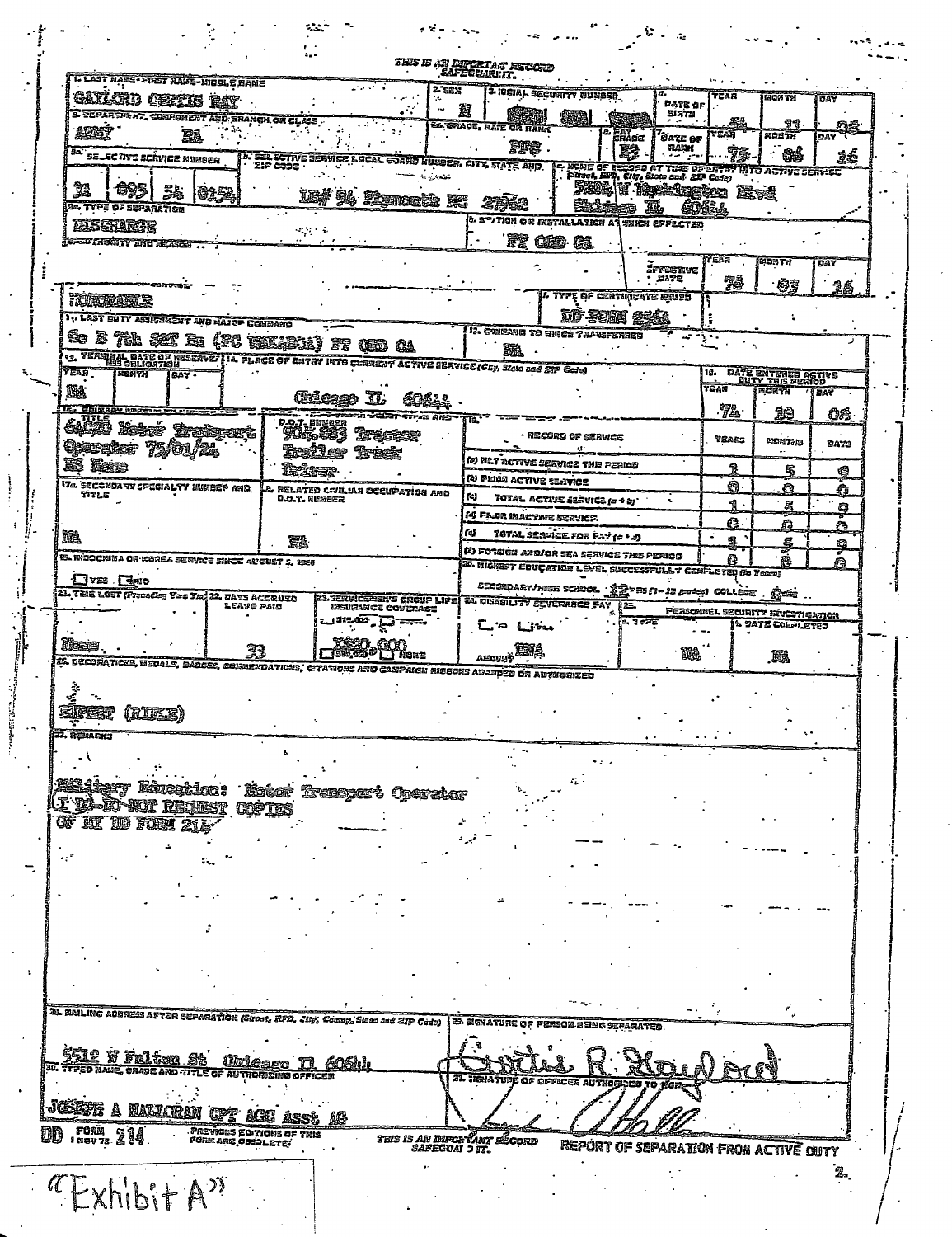|     |                                              |                                                                                                               |                                                                                                                                                                                                                                                                                                                |                                                                 |                                     |                            |                                                                                                                                      | im approved<br>OMB No. 76-R0007            |
|-----|----------------------------------------------|---------------------------------------------------------------------------------------------------------------|----------------------------------------------------------------------------------------------------------------------------------------------------------------------------------------------------------------------------------------------------------------------------------------------------------------|-----------------------------------------------------------------|-------------------------------------|----------------------------|--------------------------------------------------------------------------------------------------------------------------------------|--------------------------------------------|
|     |                                              |                                                                                                               | <b>TESERANS ADMINISTRATION</b><br>VETERAN'S APPLICATION FOR COMPENSATION OR PENSION                                                                                                                                                                                                                            |                                                                 |                                     |                            | (DO NOT WRITE IN THIS SPACE)<br>YA DATE STAMP                                                                                        |                                            |
|     | <b>IMPORTENT:</b>                            |                                                                                                               | Read atta Rypeurite, and Precise Instructions before filling in this form. Typeurite,                                                                                                                                                                                                                          |                                                                 |                                     |                            |                                                                                                                                      |                                            |
|     |                                              | print or white plainly.<br><b>1A. FIRST NAME - MIDDLE NAME - LAST NAME OF VETERAN</b>                         |                                                                                                                                                                                                                                                                                                                |                                                                 | 1B. TELEPHONE NO.                   |                            |                                                                                                                                      |                                            |
|     | Curtiss                                      |                                                                                                               |                                                                                                                                                                                                                                                                                                                |                                                                 | 312-626-6063                        |                            |                                                                                                                                      |                                            |
|     | State and ZIP Code)                          |                                                                                                               | MAILING ADDRESS OF VETERAN (Number and sheet or mral route, city or P.O.,                                                                                                                                                                                                                                      |                                                                 | W VETERANIS SOC. SECURITY NO.       |                            |                                                                                                                                      | MAR 22 1976c                               |
|     | z te                                         |                                                                                                               |                                                                                                                                                                                                                                                                                                                |                                                                 | 38. SPOUSE'S SOC. SECURITY NO.      |                            |                                                                                                                                      | Veterans Administration<br>Regional Offica |
|     | DATE OF BIRTH                                | <b>5. PLACE OF BIRTH</b>                                                                                      | 6. SEX                                                                                                                                                                                                                                                                                                         |                                                                 |                                     |                            |                                                                                                                                      | Chicago, III., 60612                       |
| V\$ |                                              | Umbis.                                                                                                        |                                                                                                                                                                                                                                                                                                                |                                                                 | 7. RAILROAD RETIREMENT NO.          |                            | O۵۱                                                                                                                                  |                                            |
|     |                                              |                                                                                                               | E. HAVE YOU EVER FILED A CLAIM FOR COMPENSATION FROM THE OFFICE OF FEDERAL EMPLOYEES.<br>COMPENSATION? (Formerly the U.S. Bareau of Employees Compensation)                                                                                                                                                    |                                                                 |                                     |                            | <b>SB. VA FILE NUMBER.</b>                                                                                                           |                                            |
|     | YES                                          |                                                                                                               |                                                                                                                                                                                                                                                                                                                |                                                                 |                                     |                            |                                                                                                                                      |                                            |
|     |                                              |                                                                                                               | <b>AGVE YOU'PREVIOUSLY FILED A CLAIM FOR ANY BENEFIT WITH THE VETERANS ADMINISTRATION?</b>                                                                                                                                                                                                                     |                                                                 |                                     |                            | C÷                                                                                                                                   |                                            |
|     | . NONÈ<br>HOSPITALIZATION OR<br>MEDICAL CARE |                                                                                                               | VOCATIONAL REHABILITATION<br><i>(Chapter 31)</i><br>VETERANS EDUCATIONAL<br>ASSISTANCE <i>(Chapter 33 or 34)</i>                                                                                                                                                                                               |                                                                 | DENTAL OR OUTPATIENT<br>TREATMENT . |                            | <b>9C. VA OFFICE HAVING YOUR</b><br>RECORDS (If <i>known</i> )                                                                       |                                            |
|     | WAIVER OF NSCI PREMIUMS                      |                                                                                                               | WAR ORPHANS OR DEPENDENTS<br>EDUCATIONAL ASSIST. (Chan. 35)                                                                                                                                                                                                                                                    |                                                                 | OTHER (Specify)                     |                            |                                                                                                                                      |                                            |
|     | DISABILITY COMPENSATION<br>OR PENSION        |                                                                                                               |                                                                                                                                                                                                                                                                                                                |                                                                 |                                     |                            |                                                                                                                                      |                                            |
|     |                                              |                                                                                                               |                                                                                                                                                                                                                                                                                                                | <b>SERVICE INFORMATION</b>                                      |                                     |                            |                                                                                                                                      |                                            |
|     | papers check $(\sqrt{)}$ here $\Gamma$       |                                                                                                               | NOTE: Enter complete information for each period of active duty including Reservist or National Guard status. Attach Form DD-214/or other separation<br>papers for all periods of active duty since January 31, 1955, to expedite processing of your claim. If you do NOT have your DD 214 or other separation |                                                                 |                                     |                            |                                                                                                                                      |                                            |
|     |                                              | <b>PROA, ENTERED ACTIVE SERVICE</b>                                                                           |                                                                                                                                                                                                                                                                                                                | 10C. SAPARATED FROM ACTIVE SERVICE                              |                                     |                            | 10D. GRADE, AARK OR RATING, ORGANI-                                                                                                  |                                            |
|     | DATE                                         | <b>PLACE</b>                                                                                                  | 10B. SERVICE NO.                                                                                                                                                                                                                                                                                               | DATE                                                            | <b>PLACE</b>                        |                            | ZATION AND BRANCH OF SERVICE                                                                                                         |                                            |
|     | OCT 74                                       |                                                                                                               |                                                                                                                                                                                                                                                                                                                | (E Meel 761Fr.020 CAL                                           |                                     |                            | ಿ೯c                                                                                                                                  |                                            |
|     |                                              |                                                                                                               |                                                                                                                                                                                                                                                                                                                |                                                                 |                                     |                            |                                                                                                                                      |                                            |
|     |                                              |                                                                                                               |                                                                                                                                                                                                                                                                                                                |                                                                 |                                     |                            |                                                                                                                                      |                                            |
|     |                                              |                                                                                                               |                                                                                                                                                                                                                                                                                                                | v                                                               |                                     |                            |                                                                                                                                      |                                            |
|     |                                              | avah ari e                                                                                                    | <b>TIMAGE</b>                                                                                                                                                                                                                                                                                                  |                                                                 |                                     |                            |                                                                                                                                      |                                            |
|     |                                              |                                                                                                               | ×                                                                                                                                                                                                                                                                                                              |                                                                 |                                     |                            |                                                                                                                                      |                                            |
|     |                                              |                                                                                                               |                                                                                                                                                                                                                                                                                                                |                                                                 |                                     |                            |                                                                                                                                      |                                            |
|     |                                              |                                                                                                               |                                                                                                                                                                                                                                                                                                                |                                                                 |                                     |                            |                                                                                                                                      |                                            |
|     |                                              | 10E. HAVE YOU BEEN A PRISONER OF WART                                                                         | 10F. NAME OF COUNTRY                                                                                                                                                                                                                                                                                           |                                                                 |                                     |                            | 10G, DATES OF CONFINEMENT                                                                                                            |                                            |
|     | NO                                           | <i>(If "Yes," complete<br/>items 10F and 10G)</i>                                                             |                                                                                                                                                                                                                                                                                                                |                                                                 |                                     |                            |                                                                                                                                      |                                            |
| 11  |                                              | IF YOU SERVED UNDER ANOTHER NAME, GIVE NAME AND PERIOD<br>DURING WHICH YOU SERVED AND SERVICE NO.             |                                                                                                                                                                                                                                                                                                                | 12.<br>OCCURRED,                                                |                                     |                            | IF RESERVIST OR NATIONAL GUARDSMAN, GIVE BRANCH OF SERVICE AND<br>PERIOD OF ACTIVE OR INACTIVE TRAINING DUTY DURING WHICH DISABILITY |                                            |
|     |                                              | $M$ , $a$ .                                                                                                   |                                                                                                                                                                                                                                                                                                                |                                                                 |                                     |                            |                                                                                                                                      |                                            |
|     |                                              |                                                                                                               |                                                                                                                                                                                                                                                                                                                |                                                                 |                                     |                            |                                                                                                                                      |                                            |
|     | NATIONAL GUARD?                              | 13A. ARE YOU NOW A MEMBER OF THE RESERVE FORCES OF THE<br>ARMY, NAVY, AIR FORCE, MARINE CORPS, COAST GUARD OR |                                                                                                                                                                                                                                                                                                                | 13B. BRANCH OF SERVICE                                          |                                     |                            | <b>13C. RESERVE STATUS</b><br><b>ACTIVE</b>                                                                                          |                                            |
|     | YES                                          | NO                                                                                                            |                                                                                                                                                                                                                                                                                                                |                                                                 |                                     |                            | <b>INACTIVE</b>                                                                                                                      | <b>RESERVE</b><br>OBLIGATION               |
|     | YES                                          | NO $(11$ "Yes," complete $14B$ , $14C$ and $14D$ )                                                            | 14A. ARE YOU NOW RECEIVING OR WILL YOU RECEIVE RETIREMENT OR RETAINER PAY FROM THE ARMED FORCES?                                                                                                                                                                                                               |                                                                 |                                     |                            |                                                                                                                                      |                                            |
|     | <b>14B. BRANCH OF SERVICE</b>                |                                                                                                               | 14C. MONTHLY AMOUNT                                                                                                                                                                                                                                                                                            |                                                                 |                                     | <b>140, RETIRED STATUS</b> |                                                                                                                                      |                                            |
|     |                                              |                                                                                                               |                                                                                                                                                                                                                                                                                                                |                                                                 |                                     |                            |                                                                                                                                      | <b>TEMPORARY DISA-</b>                     |
|     |                                              |                                                                                                               |                                                                                                                                                                                                                                                                                                                |                                                                 |                                     | PERMANENT                  | 15B. AMOUNT                                                                                                                          | <b>BILITY RETHRED LIST</b>                 |
|     |                                              | ISA. HAVE YOU EVER APPLIED FOR OR RECEIVED DISABILITY SEVERANCE PAY FROM THE ARMED FORCES?                    |                                                                                                                                                                                                                                                                                                                |                                                                 |                                     |                            |                                                                                                                                      |                                            |
|     |                                              | NO (If "Yes," complete 15B)                                                                                   |                                                                                                                                                                                                                                                                                                                |                                                                 |                                     | 5                          |                                                                                                                                      |                                            |
|     | 16A.<br>HAVE<br>YOU<br>V                     |                                                                                                               | RECEIVED LUMP SUM READJUSTMENT PAY FROM THE ARMED FORCES?                                                                                                                                                                                                                                                      |                                                                 |                                     | S                          | <b>16B. AMOUNT</b><br>---                                                                                                            |                                            |
|     | VA FORM<br>21-526<br>MAY 1975                | NO (II "Yes," complete 16B)                                                                                   |                                                                                                                                                                                                                                                                                                                | SUPERSEDES VA FORM 21-526, MAY 1973,<br>WHICH WILL NOT BE USED. |                                     |                            |                                                                                                                                      | <b>FAGE 1</b>                              |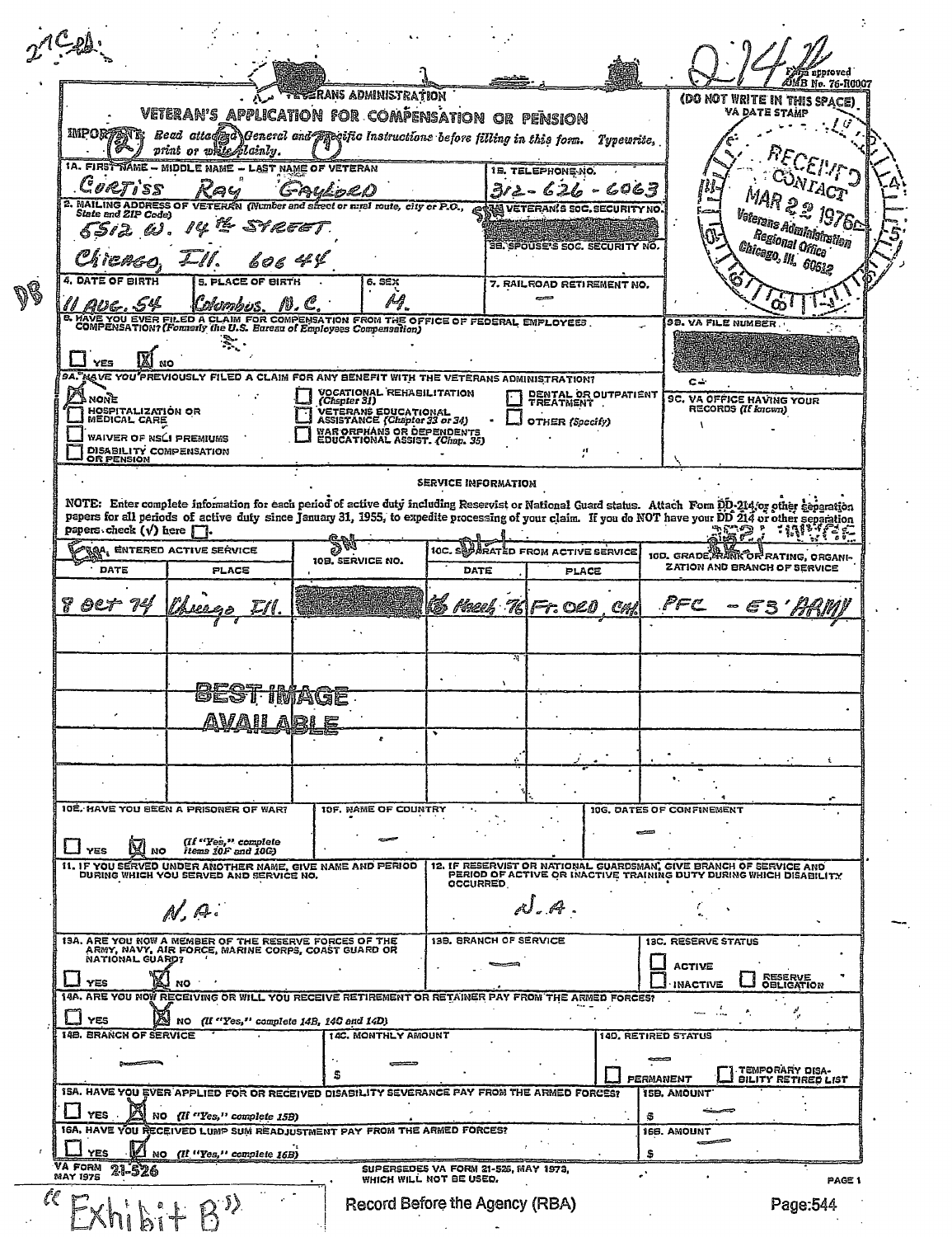| 17A. MARITAL STATUS (Check one)                                                                                                                                                                                                                                                                                                                                                                                                                                                                                                                                                               |                                                         |                                                  | <b>MARITAL AND DEPENDENCY INFORMATION</b> | 178, NUMBER OF TIMES YOU                                     |         | <b>17C. NUMBER OF TIMES YOUR</b>                                               |
|-----------------------------------------------------------------------------------------------------------------------------------------------------------------------------------------------------------------------------------------------------------------------------------------------------------------------------------------------------------------------------------------------------------------------------------------------------------------------------------------------------------------------------------------------------------------------------------------------|---------------------------------------------------------|--------------------------------------------------|-------------------------------------------|--------------------------------------------------------------|---------|--------------------------------------------------------------------------------|
| NEVER MARRIED <i>(If so, do not complete 17B through 20D)</i>                                                                                                                                                                                                                                                                                                                                                                                                                                                                                                                                 | HAVE BEEN MARRIED                                       | <b>PRESENT SPOUSE HAS</b><br><b>BEEN MARRIED</b> |                                           |                                                              |         |                                                                                |
| MARRIED<br>WIDOWED<br>DIVORCED                                                                                                                                                                                                                                                                                                                                                                                                                                                                                                                                                                |                                                         |                                                  |                                           |                                                              |         |                                                                                |
| NOTE - Fumish the following information about each of your marriages. A certified copy of the public or church record of your CURRENT                                                                                                                                                                                                                                                                                                                                                                                                                                                         |                                                         |                                                  |                                           |                                                              |         |                                                                                |
| marriage is required if you or your spouse had a prior marriage.                                                                                                                                                                                                                                                                                                                                                                                                                                                                                                                              |                                                         |                                                  |                                           |                                                              |         |                                                                                |
| <b>18A. OATE AND PLACE OF MARRIAGE</b>                                                                                                                                                                                                                                                                                                                                                                                                                                                                                                                                                        | 16B. TO WHOM MARRIED                                    |                                                  | 18C-TERMINATED<br>(Death, divorce)        | 13D. DATE AND PLACE TERMINATED                               |         |                                                                                |
| Ò                                                                                                                                                                                                                                                                                                                                                                                                                                                                                                                                                                                             |                                                         |                                                  |                                           |                                                              |         |                                                                                |
|                                                                                                                                                                                                                                                                                                                                                                                                                                                                                                                                                                                               |                                                         |                                                  |                                           | <b>SHE WARD SECURE WATER PROPERTY</b>                        |         |                                                                                |
|                                                                                                                                                                                                                                                                                                                                                                                                                                                                                                                                                                                               |                                                         |                                                  |                                           |                                                              |         |                                                                                |
| 19. CHECK IV) WHETHER YOUR CURRENT MARRIAGE WAS PERFORMED:                                                                                                                                                                                                                                                                                                                                                                                                                                                                                                                                    |                                                         |                                                  |                                           | $\widehat{\mathbb{M}}$ $\widehat{\mathbb{M}}$                |         |                                                                                |
| CLERGYMAN OR AUTHORIZED PUBLIC OFFICIAL                                                                                                                                                                                                                                                                                                                                                                                                                                                                                                                                                       |                                                         |                                                  |                                           |                                                              |         |                                                                                |
| FURNISH THE FOLLOWING INFORMATION ABOUT EACH PREVIOUS                                                                                                                                                                                                                                                                                                                                                                                                                                                                                                                                         |                                                         |                                                  | OTHER (Explain)                           |                                                              |         |                                                                                |
|                                                                                                                                                                                                                                                                                                                                                                                                                                                                                                                                                                                               |                                                         |                                                  |                                           | MARRIAGE DF TOOS PRESSITISPOUSE                              |         |                                                                                |
| 20A. DATE AND PLACE OF MARRIAGE                                                                                                                                                                                                                                                                                                                                                                                                                                                                                                                                                               |                                                         | <b>20B. TO WHOM MARAIED</b>                      |                                           | CHOW WARRACE<br>ZDłath, dj⁄ronce)                            |         | <b>Sy 200 OATE AND PLACE TERMINATED.</b>                                       |
|                                                                                                                                                                                                                                                                                                                                                                                                                                                                                                                                                                                               |                                                         |                                                  |                                           |                                                              |         |                                                                                |
|                                                                                                                                                                                                                                                                                                                                                                                                                                                                                                                                                                                               |                                                         |                                                  |                                           |                                                              |         |                                                                                |
| <b>21A, DO YOU LIVE TOGETHER?</b>                                                                                                                                                                                                                                                                                                                                                                                                                                                                                                                                                             |                                                         |                                                  |                                           |                                                              |         | 210. PRESENT ADDRESS OF SPOUSE                                                 |
|                                                                                                                                                                                                                                                                                                                                                                                                                                                                                                                                                                                               | <b>21B. REASON FOR SEPARATION</b>                       |                                                  | MONTHLY                                   | <b>21C. AMOUNT YOU CONTRIBUTE<br/>TO YOUR WIFE'S SUPPORT</b> |         |                                                                                |
| $\boxdot$ io $\stackrel{d\text{f}}{=} \stackrel{d\text{f}}{=} \stackrel{d\text{f}}{=} \stackrel{d\text{f}}{=} \stackrel{d\text{f}}{=} \stackrel{d\text{f}}{=} \stackrel{d\text{f}}{=} \stackrel{d\text{f}}{=} \stackrel{d\text{f}}{=} \stackrel{d\text{f}}{=} \stackrel{d\text{f}}{=} \stackrel{d\text{f}}{=} \stackrel{d\text{f}}{=} \stackrel{d\text{f}}{=} \stackrel{d\text{f}}{=} \stackrel{d\text{f}}{=} \stackrel{d\text{f}}{=} \stackrel{d\text$<br>HAVE YOU ANY UNMARRIED CHILOREN: (Include any child whose marriage has been ferminaled by divorce, anywheen, or deach of a spouse) |                                                         |                                                  | я                                         | $\mathcal{B}^{\text{max}}_{\text{max}}$                      |         |                                                                                |
| UNDER 18 YEARS OF AGE                                                                                                                                                                                                                                                                                                                                                                                                                                                                                                                                                                         |                                                         |                                                  | OVER 18 AND UNDER 23 ATTENDING SCHOOL .   |                                                              |         | OF ANY AGE PERMANENTLY HELPLESS FOR                                            |
| NOTE-If any block in Item 22 is checked, furnish the following information for each child. A certified copy of the public or church record<br>of birth or court record of adoption is remined the contrigual adopted, a stepchild or illegitmate child.                                                                                                                                                                                                                                                                                                                                       |                                                         |                                                  |                                           |                                                              |         |                                                                                |
| 23A, FULL NAME OF CHILD                                                                                                                                                                                                                                                                                                                                                                                                                                                                                                                                                                       | **238. DATE OF **<br><b>BIRTH</b><br>(Month, day, year) | <b>23C. PLACE OF BIRTH</b>                       |                                           |                                                              |         | <sup>1</sup> 23D. NAME AND ADDRESS OF PERSON<br><b>HAVING CUSTODY OF CHILD</b> |
| $N \wedge \mathcal{P}$                                                                                                                                                                                                                                                                                                                                                                                                                                                                                                                                                                        |                                                         |                                                  | -4                                        |                                                              |         |                                                                                |
|                                                                                                                                                                                                                                                                                                                                                                                                                                                                                                                                                                                               |                                                         |                                                  |                                           |                                                              |         | IMAGE                                                                          |
|                                                                                                                                                                                                                                                                                                                                                                                                                                                                                                                                                                                               |                                                         |                                                  |                                           |                                                              |         |                                                                                |
|                                                                                                                                                                                                                                                                                                                                                                                                                                                                                                                                                                                               |                                                         |                                                  |                                           |                                                              |         |                                                                                |
| 23E. HAVE ANY OF THE ABOVE CHILDREN BEEN MARRIED?<br>NO (If "YES", complete item 23F)                                                                                                                                                                                                                                                                                                                                                                                                                                                                                                         |                                                         | <b>MARRIAGE</b>                                  |                                           |                                                              |         | 23F. GIVE NAME(S) OF CHILDREN AND FURNISH A COPY OF THE DOCUMENT TERMINATING   |
| 24A, IS YOUR FATHER DEPENDENT UPON<br>YOU FOR SUPPORT?                                                                                                                                                                                                                                                                                                                                                                                                                                                                                                                                        | 24B. NAME AND ADDRESS OF DEPENDENT FATHER               |                                                  |                                           |                                                              |         | <b>24C. IS YOUR MOTHER DEPENDENT</b><br>UPON YOU FOR SUPPORT?                  |
| NO <i>(If "Yes," fill in 24B)</i>                                                                                                                                                                                                                                                                                                                                                                                                                                                                                                                                                             |                                                         |                                                  |                                           |                                                              |         | (II "Yes."                                                                     |
| 24D. NAME AND ADDRESS OF DEPENDENT MOTHER                                                                                                                                                                                                                                                                                                                                                                                                                                                                                                                                                     |                                                         |                                                  |                                           | 24E. NAME AND ADDRESS OF NEAREST RELATIVE                    |         | NO  III in 24D)<br>24F. RELATIONSHIP<br><b>OF NEARES</b><br><b>RELATIVE</b>    |
|                                                                                                                                                                                                                                                                                                                                                                                                                                                                                                                                                                                               |                                                         |                                                  |                                           | , GAY/ORD                                                    | .<br>چې |                                                                                |
|                                                                                                                                                                                                                                                                                                                                                                                                                                                                                                                                                                                               |                                                         |                                                  |                                           |                                                              |         |                                                                                |
|                                                                                                                                                                                                                                                                                                                                                                                                                                                                                                                                                                                               |                                                         |                                                  |                                           | Chicayo, Ill. 6064U.                                         |         |                                                                                |
|                                                                                                                                                                                                                                                                                                                                                                                                                                                                                                                                                                                               |                                                         |                                                  | NATURE AND HISTORY OF DISABILITIES        |                                                              |         |                                                                                |
| 25. NATURE OF SICKNESS, DISEASE OR INJURIES FOR WHICH THIS CLAIM IS MADE AND<br>FLAT FEET                                                                                                                                                                                                                                                                                                                                                                                                                                                                                                     |                                                         |                                                  |                                           |                                                              |         | to Severe .                                                                    |
|                                                                                                                                                                                                                                                                                                                                                                                                                                                                                                                                                                                               |                                                         |                                                  |                                           |                                                              |         |                                                                                |
|                                                                                                                                                                                                                                                                                                                                                                                                                                                                                                                                                                                               |                                                         |                                                  | $Aveus - 19.75$                           |                                                              |         |                                                                                |
| 26A. ARÊ YOU NOW OR HAVE YOU BEEN                                                                                                                                                                                                                                                                                                                                                                                                                                                                                                                                                             | 28B. DATES OF HOSPITALIZA-                              |                                                  |                                           | 2GC. NAME AND ADDRESS OF INSTITUTION                         |         |                                                                                |
| HOSPITALIZED OR FURNISHED DOMI-<br>CILIARY-CARE WITHIN THE PAST<br>THREE MONTHS?                                                                                                                                                                                                                                                                                                                                                                                                                                                                                                              | <b>ITION OR DOMICILIARY</b><br>SCARE                    |                                                  |                                           |                                                              |         |                                                                                |
| (If "Yes," complete<br>26B and 26C)                                                                                                                                                                                                                                                                                                                                                                                                                                                                                                                                                           |                                                         |                                                  |                                           |                                                              |         |                                                                                |
|                                                                                                                                                                                                                                                                                                                                                                                                                                                                                                                                                                                               |                                                         |                                                  |                                           |                                                              |         | PAGE 2                                                                         |
|                                                                                                                                                                                                                                                                                                                                                                                                                                                                                                                                                                                               |                                                         |                                                  |                                           |                                                              |         |                                                                                |

 $\ddot{\cdot}$ 

Ĵ.

۰,

 $\mathcal{C}$ 

Page:545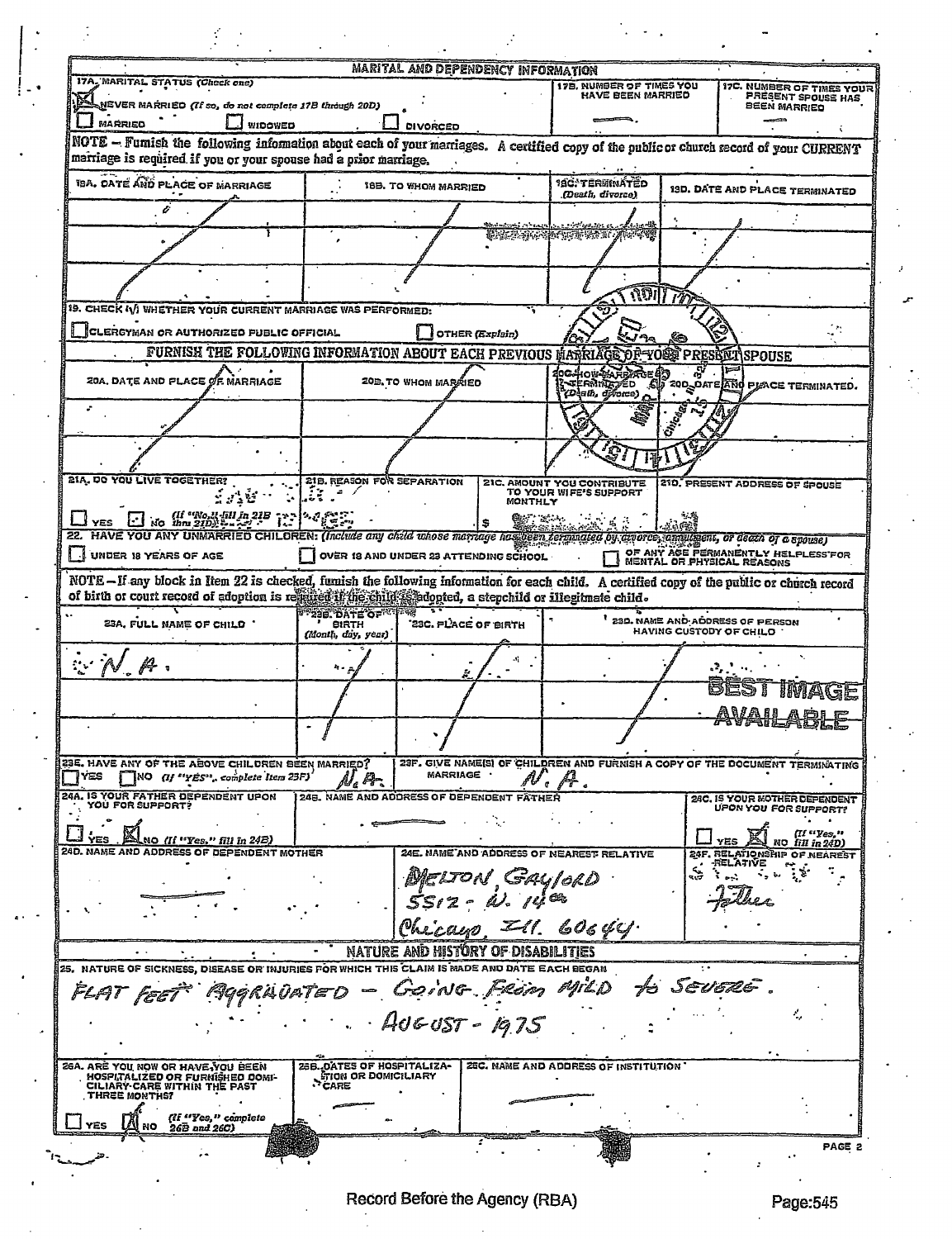NOTE: Items 27, 28, and 29 need NOT be completed unless you are now claiming compensation for a disability incurred in service. IF YOU RECEIVED ANY TREATMENT WHILE IN SERVICE, FILL IN THE FOLLOWING INFORMATION **27C. NAME, NUMBER OR LOCATION OF HOSPITAL, FIRST-AID STATION, DRESSING STATION, OR INFIRMARY 27A. NATURE OF SICKNESS.**<br>DISEASE OR INJURY **278. DATES OF**<br>TREATMENT 270.0RGANIZATION AT TIME SICKNESS.<br>DISEASE, OR INJURY WAS INCURRED FLAT 8ే⇒  $8 - 75$ FEET LIST CIVILIAN PHYSICIANS AND HOSPITALS WHERE YOU WERE TREATED FOR ANY SICKNESS, INJURY OR DISEASE SHOWN IN ITEM 27A ABOVE BEFORE, DURING, OR SINCE YOUR SERVICE, AND ANY WILITARY) HOSPITALS SINCE YOUR LAST DISCHARGE. 28A, NAME 28B. PRESENT ADDRESS 28C.DISABILITY **280.DATE**  $\varrho_{\rm dd}$ LILAS B. HAYES AS ho peoi c LIST PERSONS OTHER THAN PHYSICIANS WHO KNOW ANY FACTS ABOUT ANY SICKNESS, DISEASE OR INJURY SHOWN IN ITEM ZIA 29A. NAME 29B. PRESENT ADDRESS 29C DISABILITY **290.0ATE** ieji ц. IF YOU CLAIM TO BE TOTALLY DISABLED (Complete items 30A thru 33E) Note: Items 30A thru 33E need not be completed if you are age 65 or over and only claiming pension) SOB, DATE YOU LAST WORKED TSOC, IF YOU WERE SELF-EMPLOYED BEFORE BECOMING **BOA, ARE YOU NOW EMPLOYED? VBLIED** ∐ <sub>ΥES</sub> .w. SOE, WHAT IS THE MOST YOU EVER EARNED IN ANY ONE **COD. IF YOU ARE STILL SELF-EMIT THE WORK DO YOU DO NOW? HAT PART OF 30F. WHAT YEAR?** 31A. EDUCATION (Circle highest year completed) SIB. NATURE OF AND TIME SPENT IN OTHER EDUCATION, AND TRAINING (GRADE SCHOOL) (HIGH SCHOOL) (COLLEGE) LIST ALL YOUR EMPLOYMENT, INCLUDING SELF-EMPLOYMENT, FOR 1 YEAR BEFORE YOU BECAME TOTALLY DISABLED 32C.<br>MONTHS<br>WORKED 32A. NAME AND ADDRESS OF EMPLOYER 32D. TIME LOST<br>FROM ILLNESS SZE. TOTAL<br>EARNINGS 328. KIND OF WORK  $\Delta$ LIST ALL YOUR EMPLOYMENT, INCLUDING SELF-EMPLOYMENT, SINCE YOU BECAME TOTALLY DISABLED 33C.<br>MONTHS<br>WORKED 53A. NAME AND ADDRESS OF EMPLOYER 33D. TIME LOST<br>FROM ILLNESS 338, KIND OF WORK 33E, TOTAL<br>EARNINGS 7

**PAGE 2**